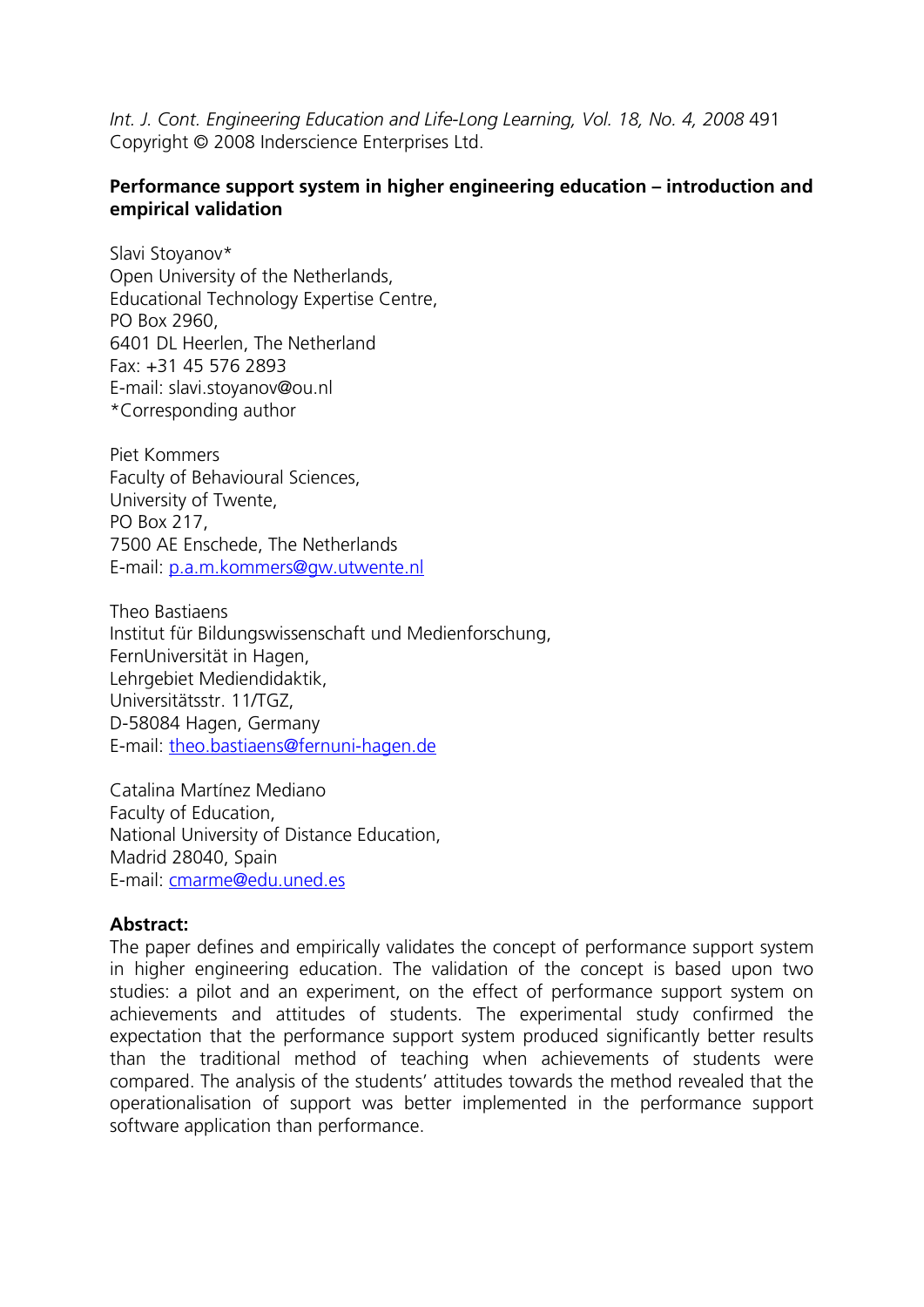#### **Keywords:**

learning adaptation; higher engineering education; learning to solve problems; performance support system.

**Reference** to this paper should be made as follows: Stoyanov, S., Kommers, P., Bastiaens, T. and Mediano, C.M. (2008) 'Performance support system in higher engineering education – introduction and empirical validation', *Int. J. Continuing Engineering Education and Life-Long Learning*, Vol. 18, No. 4, pp.491–506.

#### **Biographical notes:**

Slavi Stoyanov is an Assistant Professor at the Educational Technology Expertise Center of the Open University of the Netherlands. His current research interests include instructional design for e-learning, learning to solve ill-structured problems, cognitive mapping and individual differences in learning.

Piet Kommers is an Associate Professor in the Faculty of Behavioural Sciences at the University of Twente, The Netherlands. His specialties are media, education and communication.

Theo Bastiaens is a Professor of media didactic at the University in Hagen, Germany. His domains of expertise are didactic of e-learning, human resources development and instructional design.

Catalina Martínez Mediano is a Professor at the Faculty of Education of the Spanish National University for Distance Education (UNED). Her research interests include distance education, adult learning and programme evaluation.

# **1 Introduction**

Determining the most effective and efficient conditions for supporting performance of the learners in higher education has always been considered by learning designers, curriculum developers and teachers as a one of the most important and challenging tasks (Spiro and Jehng, 1990; Brown, Collins and Duguid, 1996; Merrill, 2002; Ericsson, 2006; Van Merriënboer and Kirschner, 2007). While the consensus among experts on the role of performance support in higher education is increasing, there is a disagreement on what does performance support mean. Before exploring in-depth this issue, first, a more specific question should be addressed, namely, which learning outcomes performance is related to? Is it memorising of information, understanding of principles, applying rules, or acquiring of so called high-order cognitive skills (Spiro and Jehng, 1990; Brown, Collins and Duguid, 1996; Van Merriënboer and Kirschner, 2007). These types of learning outcomes require different types of instructional support. There is a tendency in the contemporary learning design paradigm for paying more attention to the higher levels of learning taxonomy. Some authors rather prefer to use the term problem solving rather than high-order cognitive skills (Jonassen, 2000, 2004; Merrill, 2002). They argue that the problem solving is conceptually more concrete, meaningful and comprehensive concept than high-order cognitive skills. Jonassen (2000) considers problem solving as one of the most important cognitive activities. According to Merrill (2002), involving learners in solving real-world problems is one of the first principles of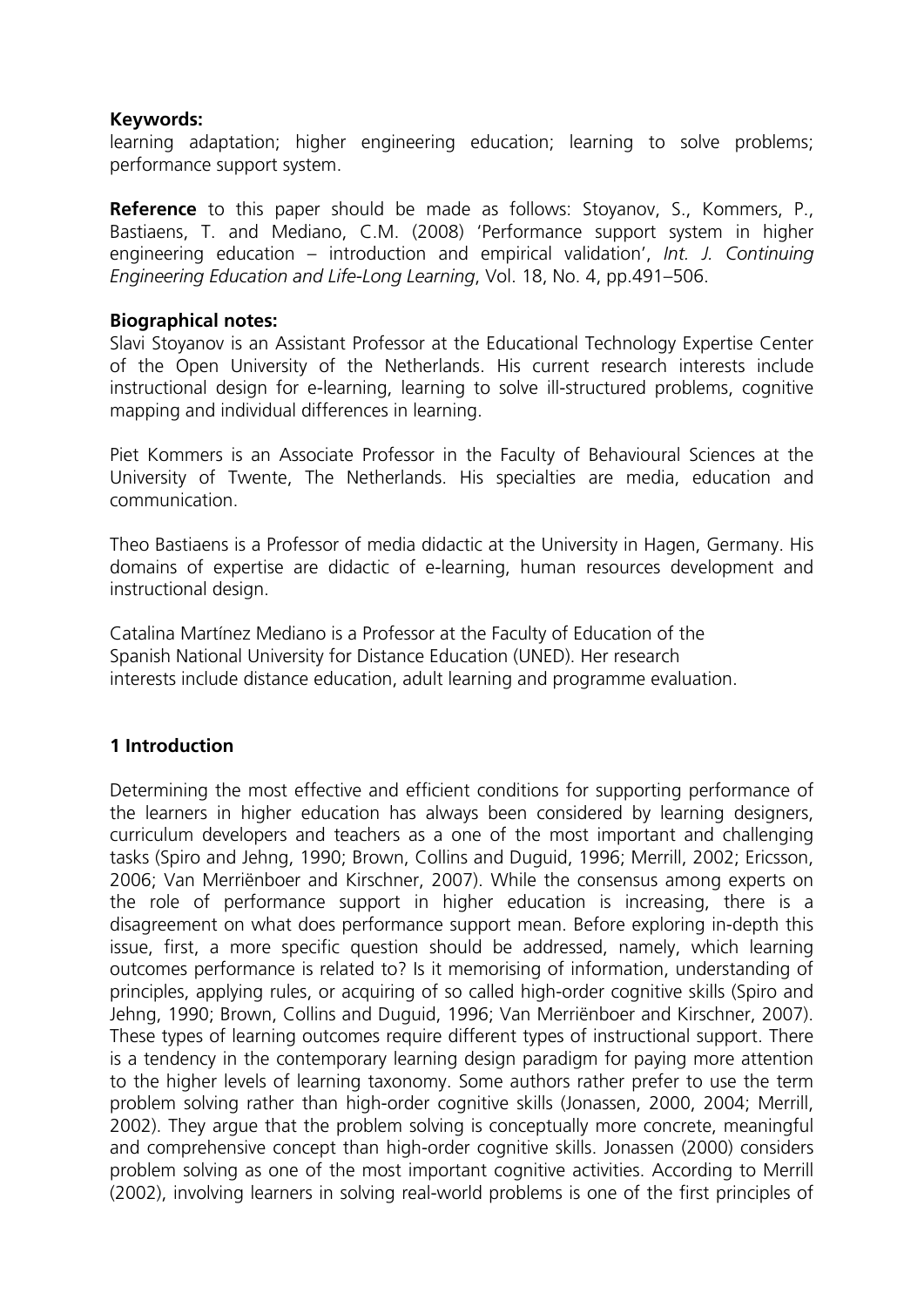instruction. Most of the studies on learning to solve problems have investigated welldefined, often artificial problems, rather than ill-structured, authentic problems. Illstructured problems are the problems that students are more likely to face in future professional settings. However, directly confronting students, who do not have sufficient understanding of a particular domain, with ill-structured problems, can be detrimental for their learning if not an appropriate support is provided (Clark and Mayer, 2003; Renkle, 2005). In contrast, a simplification of the instructional arrangement for advanced learners may cause expertise reversal effect (Kaluga et al., 2003). Another issue related to learning to solve complex problem is that more attention is paid to the support for problem solving process, with the focus on problem solving phases, rather than to operational problem solving support, which emphasises on the use of concrete techniques and tools (Stoyanov and Kommers, 2006). The successful promotion of the idea of problem solving performance support depends very much upon the relevant operationalisation of this concept in practical instructional design solutions. A possible way to achieve this is to identify a similar and successful instructional approach in other professional domains and to apply it to higher education. Such an instructional approach with a growing popularity in technology-enhanced learning that brings a new perspective to supporting learning while performing complex tasks is the idea of Electronic Performance Support Systems (EPSS), which has established a stable tradition in business and industry training (Gery, 2002; Greenberg and Dickelman, 2002; Raybould, 2002). What are the characteristics of EPSS? What are the messages of this movement to higher education? What are the implications of introducing this concept to higher education? Which attributes of the concept can be directly implemented in education, which of them should be carefully interpreted before applied to education and which attributes should be abandon? These are the questions that Section 2 addresses.

# **2 Electronic Performance Support System – characteristics and functions**

EPSS integrates conceptually and defines operationally performance, support and technology system. EPSS emerged as an attempt to address effectively and efficiently the issues with the traditional training. The traditional training has been considered as

- 1 1 experienced outside the work context
- 2 focused on knowledge rather than doing
- 3 making application of skills problematic
- 4 being short in integrating different approaches from different domains to address real problems.

Another reason for the introduction of performance support systems in industry is what is happening in the work settings nowadays: people get overwhelmed with the need to learn and implement new products, and constantly changing processes, procedures, rules and requirements.

EPSS is considered as a reconceptualisation of both work and training environments. The idea of EPSS put together the worker, the learner and the work situation in an integrated whole. (Laffey, 1997). The shortest, but probably the most distinctive definition of EPSS is just-in-time, just-enough and just-at-the-point-of need computer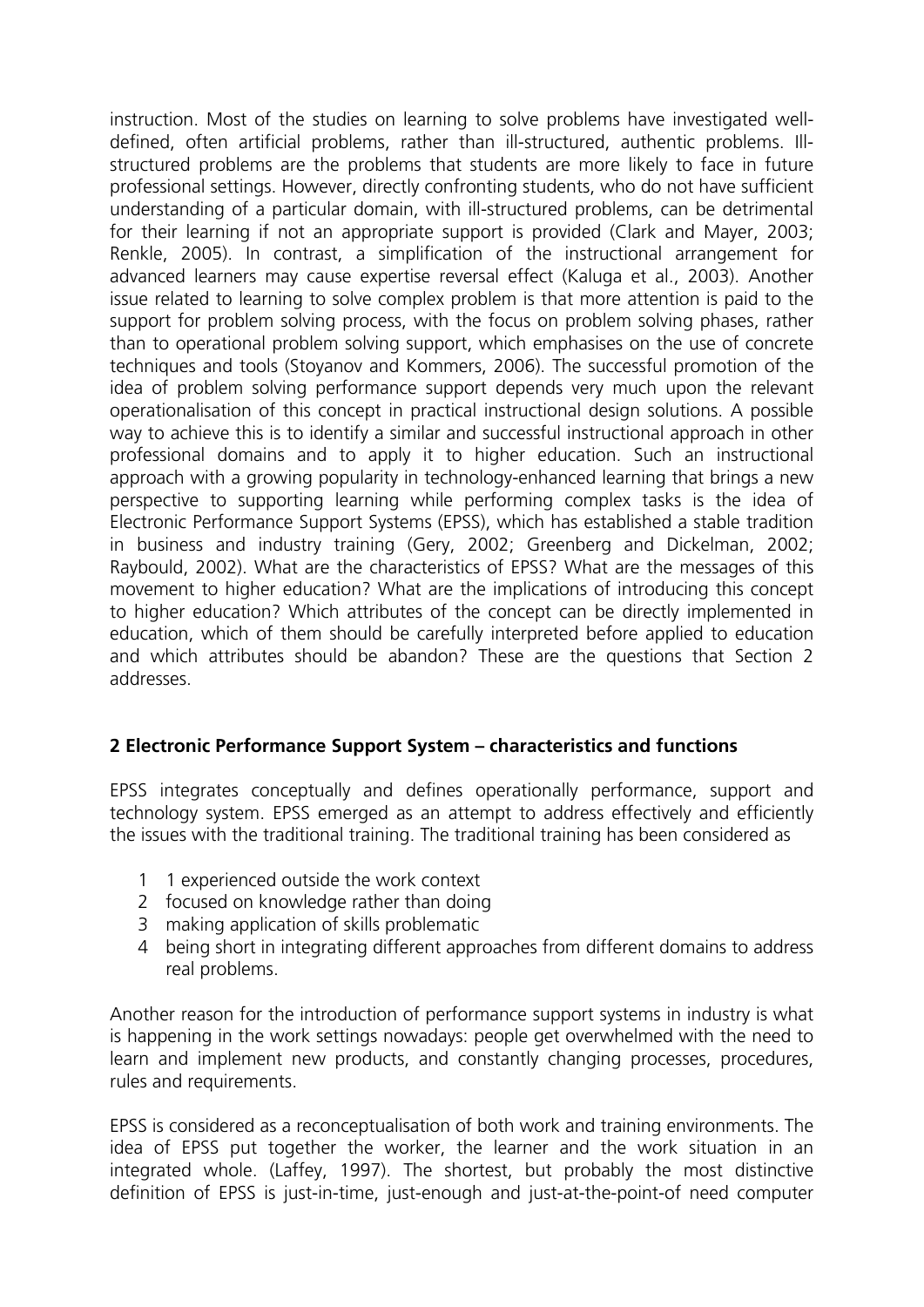support for an effective and efficient job performance. The essence of EPSS could be expressed with the following thought: with EPSS "people who do not know what they are doing can do it as if they did" (Gery, 2002, p.29). People do not need to spent time to develop in advance knowledge and skills, it is the interface and functionality of a performance support system that supports a worker to do the job. An EPSS is an integrated learning environment structured in a particular way to provide immediate access to the full range of information, advice, guidance and tools allowing for effective and efficient job performance. Some of the typical characteristics of an EPSS but not limited to are:

- 1 1 it is computer-based
- 2 it is used on the job
- 3 the control is on the worker
- 4 it reduces the need for prior training
- 5 it allows adaptation for different level of knowledge and learning style
- 6 it can be easily updated. Most of the EPSS include
	- an advisory component
	- an information component
	- a training component
	- an user-interface component.

It is tempting to believe that the idea of EPSS, can be directly implemented in higher education curricula and instruction. However, there are theoretical assumptions and practical arrangements regarding EPSS that are not acceptable for higher education. The EPSS movement in industry defines performance as its primary concern, while learning is considered as the second important issue (Bastiaens et al., 1997; Gery, 2002). Focusing mainly on how to do something without reflecting on why it has to be done may hinder learning (Clark, 1992). Students need a theoretical framework within which to construct their knowledge. Emphasising on small chunks of information without showing any explicit relation to knowledge structures may prevent from drawing a whole picture of the issue and understand the principle behind it. The idea of putting entire learning locus of control on novices learners may create uncomfortable situation for them. There should be a gradual shift from external towards internal learning locus of control (learning locus of control scaffolding). Another concern is that too much reliance on technological tools may lead to loss in transferring of skills.

There could be some positive consequences of introducing the idea of EPSS in higher education but the concept needs further to be elaborated and adapted to address the specific goals and characteristics of higher education. Here are some of the features of EPSS that could be considered in higher education:

- 1 focus on active learning, acquisition and application of skills
- 2 the immense power of technology in addressing instructional issues
- 3 appropriate representation and filtering of learning resources
- 4 integrative approach for operationalising performance support.

The orientation to active learning, learning by doing and skilled performance is not new for higher education, but EPSS concept requires practical measures for their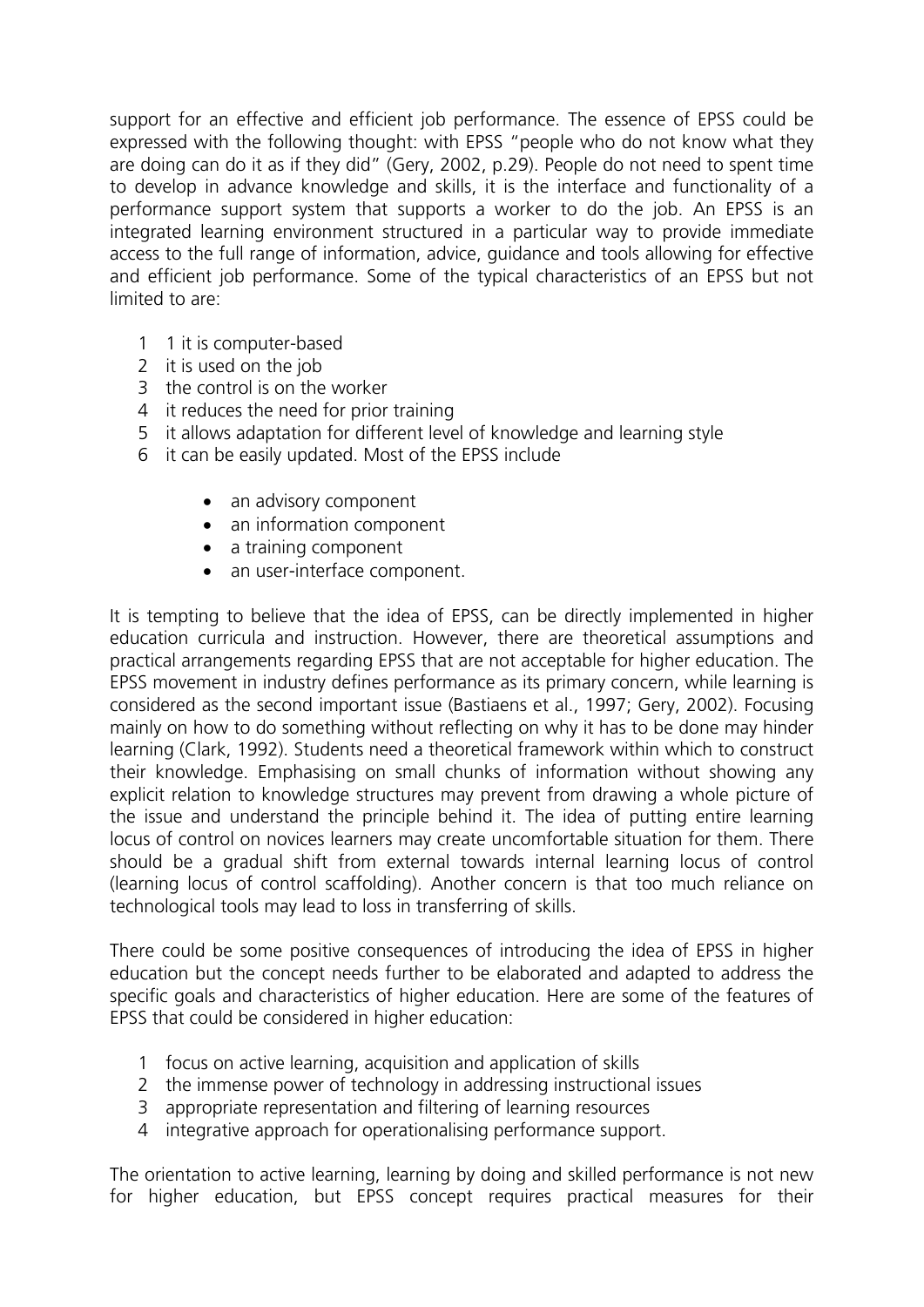implementation. There is no doubt about the role of technology for an effective and efficient implementation of instructional design approaches, the question is how relevant the functionality and the interface of a particular technological tool is to reflect the instructional design approach implemented in it. Representing and filtering bring the attention to carefully selecting the content that is necessary for learning and finding the appropriate format for presenting it in order to avoid extraneous cognitive load (Van Merriënboer and Sweller, 2005). The idea of EPSS also forces instructional designers to undertake an integrative approach to existing theories in attempt to build up effective and efficient Performance Support Systems for Learning Purposes (PSSL). The instructional approaches such as Cognitive Apprenticeship approach (Brown, Collins and Duguid, 1996), Cognitive Flexibility theory (Spiro and Jehng, 1990), theory of Deliberate Practice (Ericsson, 2006), Four-Components Instructional Design Model (Van Merriënboer and Kirschner, 2007), Design Theory of Problem Solving (Jonassen, 2004) and Cognitive Load Theory (Van Merriënboer and Sweller, 2005) deal with some of the aspects of performance support but no one of them attempt to address comprehensively the whole spectrum of issues. The performance support instructional approach has to be constructed taking into account the achievements of these theories.

This paper introduces and empirically validates the concept of performance support systems in higher technological education exploring the following research question: what is the effect of web-based performance support systems on learning achievements and attitudes of students in higher technological education? The first step in exploring this research question is to define operationally the concept of performance support system in education.

# **3 Performance support system in education**

Performance support system is not completely strange concept for higher education, as it might be thought. A number of performance support systems is developed to facilitate mainly the group of university instructors coupling their domain-specific expertise with instructional design and curriculum development support. (Gettman, McNelly and Muraida, 1999; Merrill and Tompson, 1999; Nieveen and Gustafson, 1999; De Croock et al., 2002. See also the commercial software Designer's Edge, 2006; Adapt-it Designer, 2007). Developing performance support systems for instructors follows the same motives that have driven the idea of EPSS in industry. However, the number of studies, reporting on performance support systems for students in higher education are rather limited (Van Merriënboer and Kirschner, 2007). In order to provide a comprehensive operational definition of the concept of performance support for learning purposes we define first each of the components of this concept – performance, support and system in the context of higher education.

# *3.1 Performance*

The concept of performance support in higher education requires practical measures for reducing the gap between higher education and the requirements of future working environments. The first step in this direction is identifying the so-called reference situation of a particular study. These are professional settings where students are going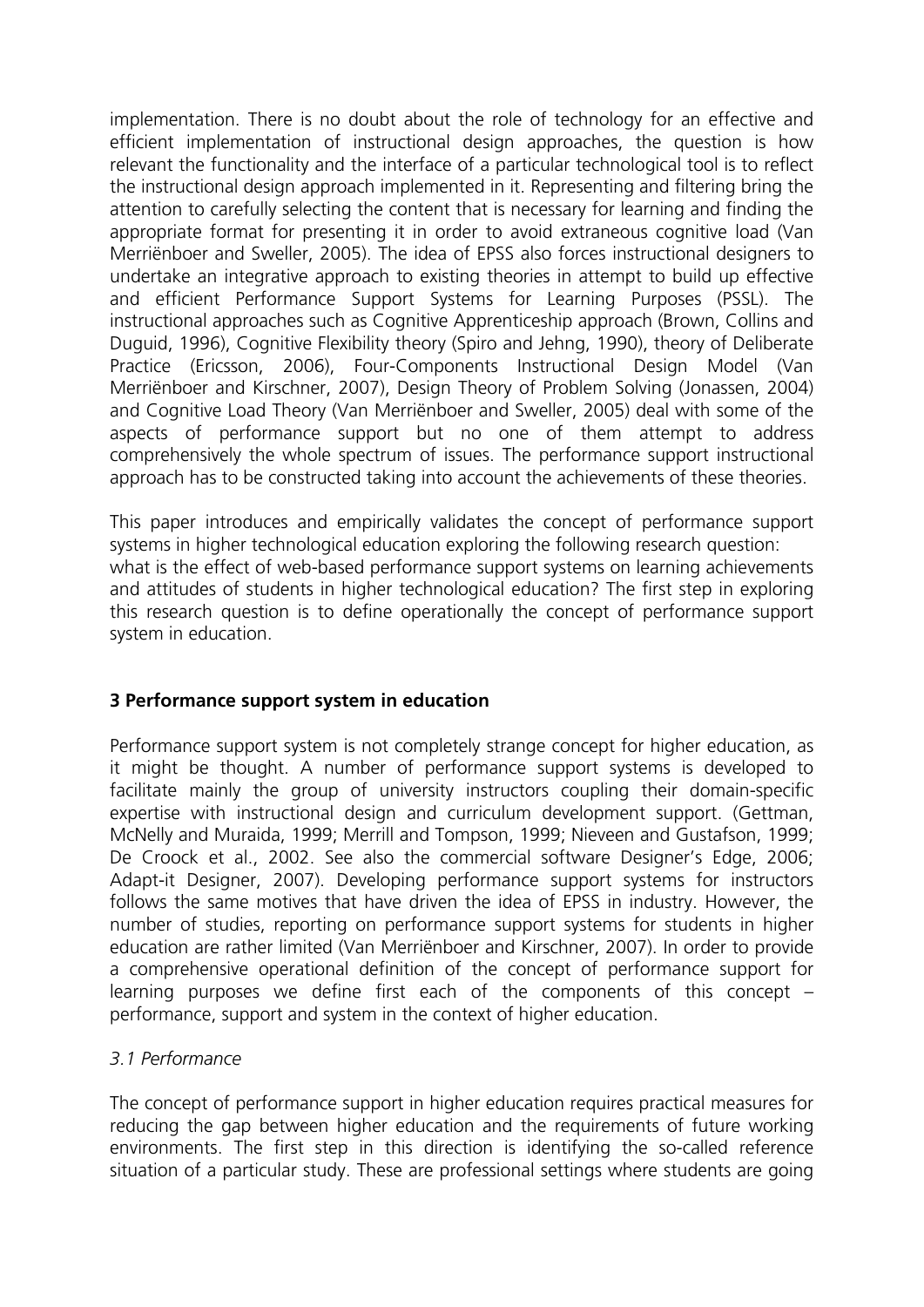to apply what they have learned. From this perspective, performance in the conceptual configuration of performance supports for learning purposes can be operationalised as

- 1 defining a set of authentic problems and constituting tasks related to a specific working environment
- 2 shifting the focus from the lower levels of the learning taxonomy such as knowledge and understanding, towards its higher levels such as solving realworld problems
- 3 applying adequate summative performance-oriented assessment methods.

A reference situation provides the real context of learning. Problems and constituting tasks should be presented in an adequate way given the level of prior knowledge and the extent to which learners have immersed in a particular discipline. Shifting to higher levels of learning taxonomy does not mean that lower levels are forgotten issue. Lower levels are integrated within higher levels of learning taxonomies. Problem solving can include both well-defined and ill-structured problems.

#### *3.2 Support*

Support in the formation of PSSL can be operationalised by the following instructional design solutions:

- 1 designing a sequence of easy-to-complex tasks
- 2 creating opportunities for deliberate practicing these tasks
- 3 gradually diminishing the amount of support (scaffolding)
- 4 providing variety of instructional stimuli (resources)
- 5 allowing constant access to learning resources
- 6 giving formative performance feedback
- 7 adapting instruction to level of knowledge and learning style of students.

Ideally, the problem to be solved is divided into a sequence of easy-to-complex learning tasks, which brings variety of experience (Van Merriënboer and Kirschner, 2007). The instructional support for learning tasks gradually decreases as they are progressing to the end, an effect known as scaffolding. Students can start with work-out examples to prevent extraneous cognitive load and than continue with completion problem and finish with solving conventional real-world problems. The level of control given should be related to the level of prior knowledge of students. The higher level of knowledge and the higher level of learners' control.

Practicing does not suggests that students have to acquire first the needed knowledge and skills and then to apply them, but rather learning while practicing performance tasks within the context of solving problems. Practicing integrates learning experience and performance. Practice should be deliberate, that is with clear goals of achieving gradually high performance, reflecting on the process to refine performance, and an endeavour for increasing the ability for control, self-monitor and asses own performance (Ericsson, 2006).

Providing variety of instructional stimuli implies a particular structure of learning resources consisting of the following categories: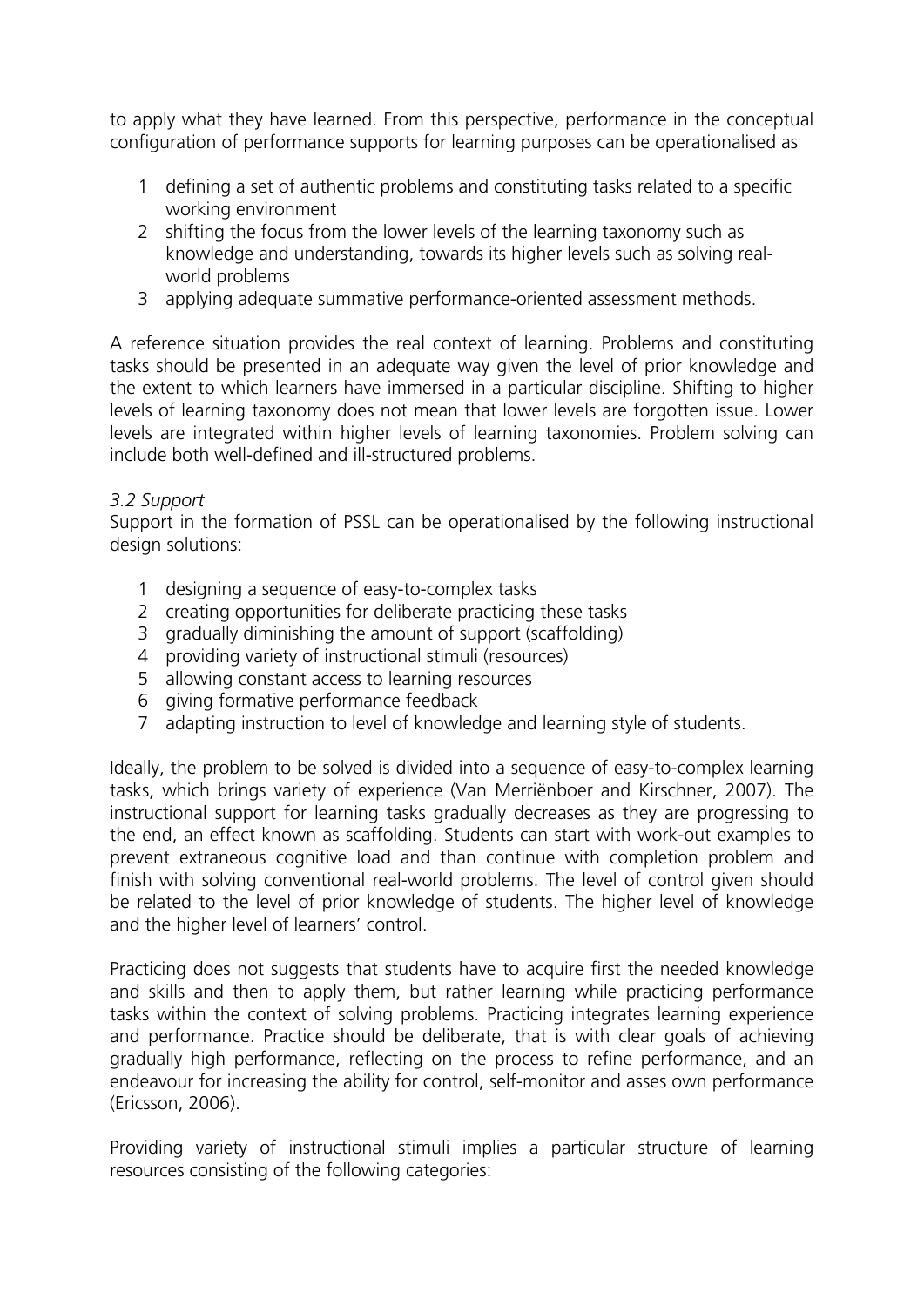- 1 background information with facts, definitions, principles and theoretical frameworks
- 2 examples in the format of worked-out examples, modeling examples, demonstrations and simulations
- 3 procedures, techniques and tools.

Students can select at each moment of need one or a combination of several of these content types, as the order can also be different. Some students may wish to start with background information, while others may prefer to look first at examples, and a third group may begin with selecting techniques and procedures. Learners can define their learning preferences by selecting a type, a level and an order of learning resources.

Learning adaptation has two sides:

- 1 adaptation of instruction to learners' characteristics with the focus on the level of knowledge and learning style of students
- 2 adaptation of learners to the goals and requirements of instruction.

Implementing the idea of performance support implies that level of knowledge and learning style should be accommodated within the structure of learning resources, which affords learners to determine the level and the order in the selection of the learning content – background information, examples, and procedure, techniques and tools. The system can also provide run-time adaptation based on the inputs of the learners as it suggests some options for level of knowledge, which the learners can select from.

Feedback provides a formative evaluation informing learners about how well they have performed a particular task, what is the next step, and gives recommendations based on students' progress and learning preferences.

# *3.3 System*

The term system suggests design and development of software applications using recent developments of Information and Communication Technologies (ICT). Performance support should be embedded into the interface and functionality of the application (Gery, 2002). Without technology the idea of just-in-time, just enough and at the pointof-need performance support would not be completely accomplished. An effective Performance Support System for Learning purposes (PSSL) requires a balance of its three core components: performance, support and system. Taking separately, each of them is a necessary, but not a sufficient condition for an effective and efficient PSSL. System depends very much upon how comprehensively performance and support are defined and how well they are operationalised in the architecture and the interface of a system. The potential of support and performance can be fully explored only in an advanced technology-based system Figure 1. A PSSL includes

- 1 an advisory component
- 2 an information component
- 3 a training component
- 4 a user-interface component.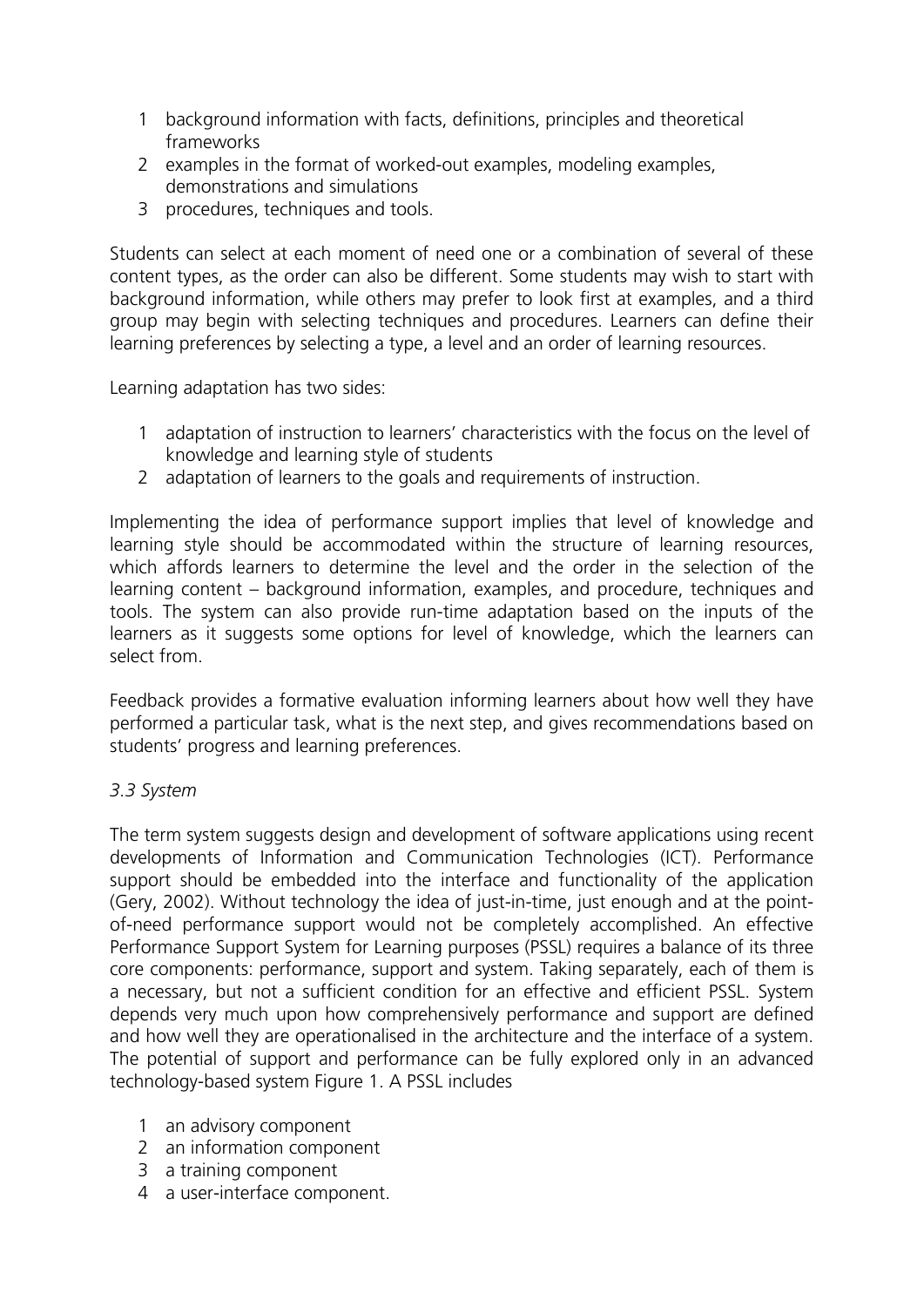**Figure 1** A screenshot of the Performance Support System for Learning purposes (see online version for colours)



These components provide the necessary technical framework of the system, but it is crucial what content and instructional activities are implemented in the components.

To validate empirically the concept of performance support system for educational purposes we first implemented it in a prototype of a web-based PSSL. Building components and attributing functionality of the prototype is an efficient way of operationalising the concept of PSSL. Secondly, we conducted two empirical studies. The first one was a pilot study with a limited number of students. The purpose was to get some initial ideas on the impact of PSSL on the participants' achievements and attitudes, to fix interaction and technical design problems if any, and to improve the measurement instruments, if needed. The second study involved more participants and applied a stronger experimental design to draw conclusions on the effect of PSSL on performance results of higher education students and their attitudes towards the method.

# **4 Pilot study**

# *4.1 Subjects, instruments and procedure*

Nine first-year students studying Physics Engineering voluntarily agreed to participate in this study, which applied post-test only experimental group design. The study compared the performance results of this group of students working first under traditional conditions and then using PSSL on different content modules. Traditional instruction included face-to-face lectures and laboratory exercises. In addition, there was a supplementary website with some additional information and instructions how to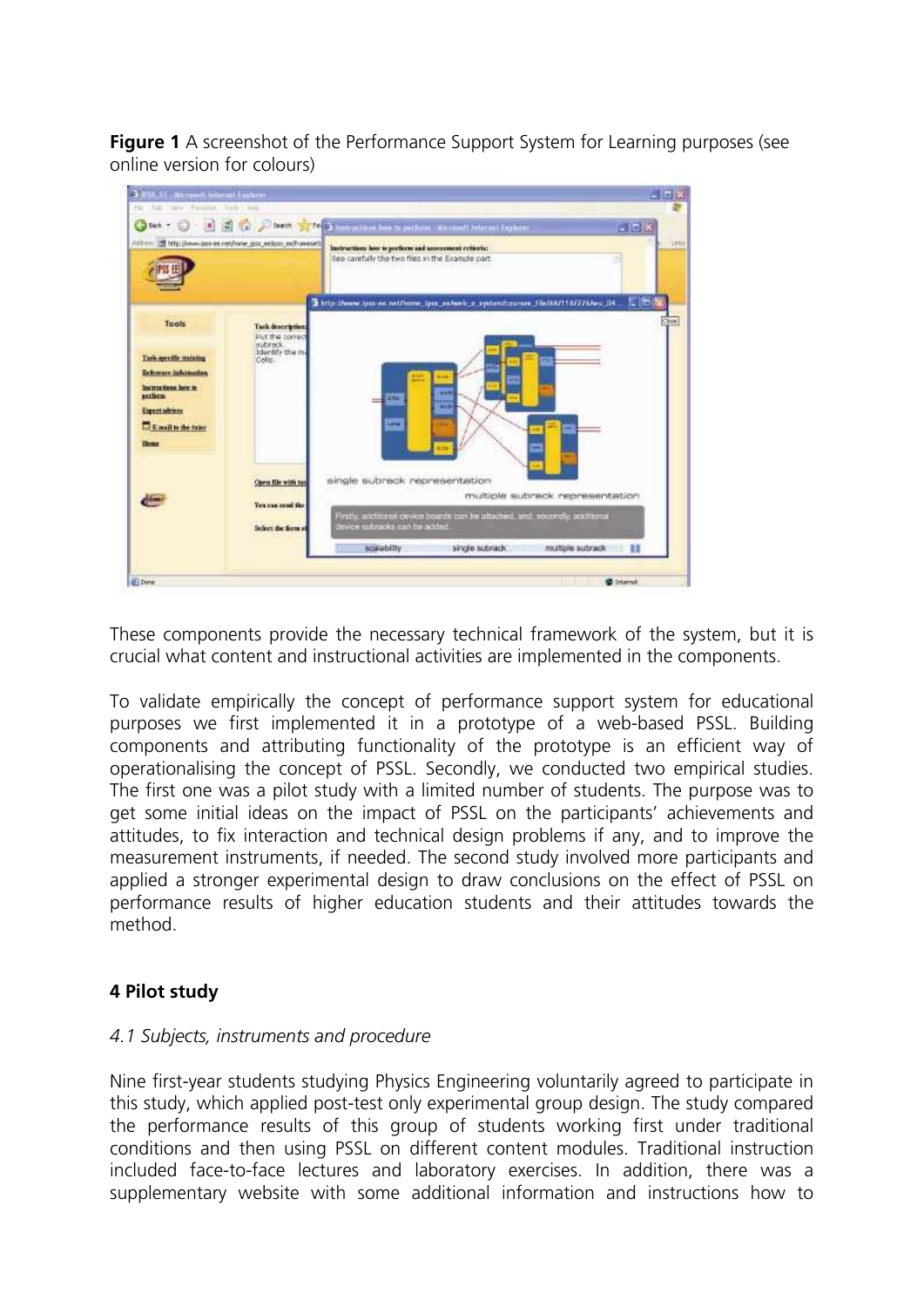perform tasks. Apart from comparing the performance achievements of students under the traditional and performance support conditions, we checked the attitudes of the experimental group towards the characteristics of the PSSL.

For the purposes of this pilot study, two measurement instruments were developed:

a post-test reflective questionnaire, and a performance test. The post-session questionnaire includes statements that reflect the characteristics of the PSSL as they were described in Section 3. It consists of 18 items, 9 of which are indicative for performance, and 9 – for support. The performance sub-scale includes items that indicate

- 1 problem-based organisation of the method
- 2 orientation of the method (knowledge vs. skills)
- 3 perceived readiness for solving real-world problems)
- 4 transfer of skills
- 5 evaluation (knowledge vs. skills)
- 6 levels of learning taxonomy achieved (knowing learning content, understanding learning content, applying knowledge to learning exercises and applying knowledge to solving real-world problems).

The statements constituting the sub-scale of support are as follows:

- 1 availability of learning resources
- 2 learning adaptation (matching learning styles and level of knowledge)
- 3 structure of learning activities (fixed vs. flexible)
- 4 structure of learning resources (background information, examples, and procedures, techniques, tools)
- 5 formative feedback
- 6 just-in-time help.

The performances items reached reliability of 0.71 (Cronbach alpha), while the support sub-scale reached the value of 0.76. The format of the questionnaire proposes a list of statements and students are asked to identify the extent to which they agree with a particular statement on a 5-points scale. The performance test included 15 performance tasks.

# *4.2 Analysis*

A paired-samples *t*-test was conducted to check the effect of PSSL on students' achievements and attitudes towards the method of instruction. There was a statistically significant increase in performance of students from Time 1 when they worked under traditional settings ( $M = 8.4$ , SD = 1.8) to Time 2 when they used PSSL ( $M = 9.7$ , SD = 0.7,  $t(8) = 2.63$ ,  $p < 0.05$ ). The  $\frac{2}{5}$  statistic (0.46) indicated a large effect size.

The experimental group scored high on the following items of the reflective questionnaire: getting examples ( $M = 4.3$ , SD = 0.7); evaluation of skills (4.2 SD = 0.7); availability of learning resources (*M* = 4.2, SD = 0.8); just-in-time help 500 *S. Stoyanov et al.*  $(M = 4.1, SD = 0.6)$ ; knowing learning content  $(M = 4, SD = 0.9)$ ; applying knowledge to learning exercises ( $M = 4$ , SD = 0.5); and getting additional background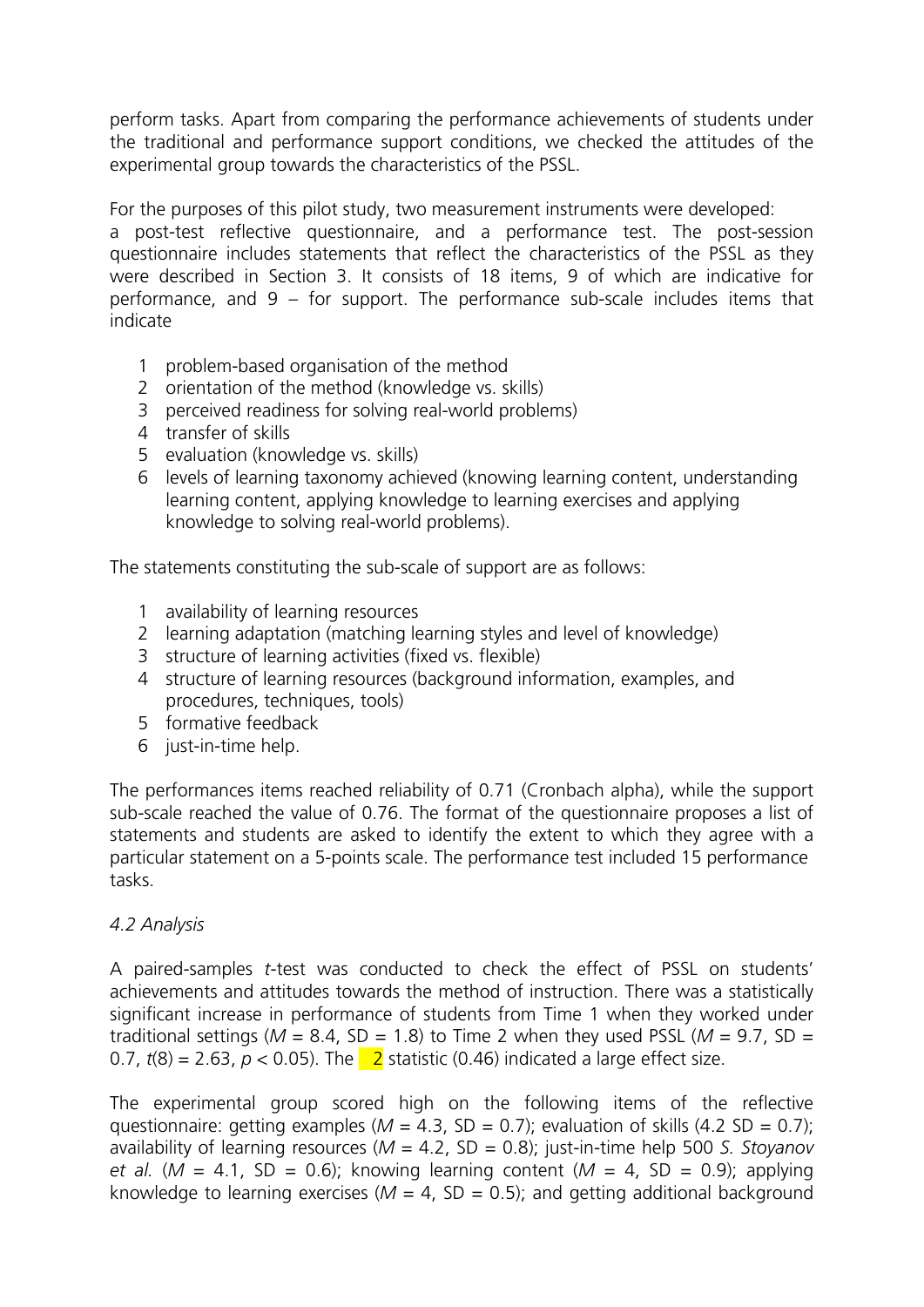information ( $M = 4$ , SD = 0.9). The experimental group scored relatively lower on items such as readiness for solving real world problems ( $M = 2.8$ , SD = 0.8); flexible learning activity structure ( $M = 3$ , SD = 1.2); focus on knowledge ( $M = 3.1$ , SD = 0.9); and transfer of skills ( $M = 3.1$ , SD = 1.1). Apart from this data, the instructors who conducted the experiment collected a pool of opinions of the students, which indicated highly positive attitudes towards the PSSL. The students found that the PSSL increased their motivation for studying; improved their achievements; it was pleasant to work with the system; it helped self-learning, and it should be used in teaching other courses. At the same time, the students reported that at the beginning they needed some time for getting acquainted with the system.

The pilot study provided some clues about the direction of our assumptions on the impact of PSSL on learning achievements and attitudes of students in higher engineering education. A further research with a stronger experimental control was needed to test these expectations and build up an evidence-based theoretical ground for practical recommendations.

# **5 The effect of PSSL on students' learning and attitudes, Experimental study**

The independent variable of this study is method of instruction with two levels, namely traditional instruction and PSSL. Traditional instruction includes face-to-face lectures and laboratory exercises. In addition to the traditional instruction, there is a supplementary website with description of the tasks, instruction how to perform them, and reference information. The students in the experimental group work with the PSSL prototype.

There are two dependent measures: performance of students on tasks and students' reflections on the instructional method. The research design controls for a possible effect of students' experience with computers.

The assumption is that the experimental group, working with the PSSL, will score significantly higher than the control group, which works under the traditional conditions, on tasks performance. To test the assumption, we apply a post-test with a control and an experimental group research design.

#### *5.1 Subjects, instruments and procedure*

Forty ( $N = 40$ ) first year students in the second semester of their study during the course 'Information technology for physicists' were divided equally to form two groups, which were then randomly assigned to the experimental and the control conditions. The pattern of their study achievements during the first semester was similar.

Three measurement instruments were developed for the purposes of the experimental study: attitudes towards computers questionnaire, reflective questionnaire and performance test. The pre-session attitude questionnaire was aimed at measuring the students' attitudes towards computers in general and computer-based learning in particular. This questionnaire included 18 items. Nine of them formed a sub-scale that was intended to test the attitudes of students towards computers with a reliability score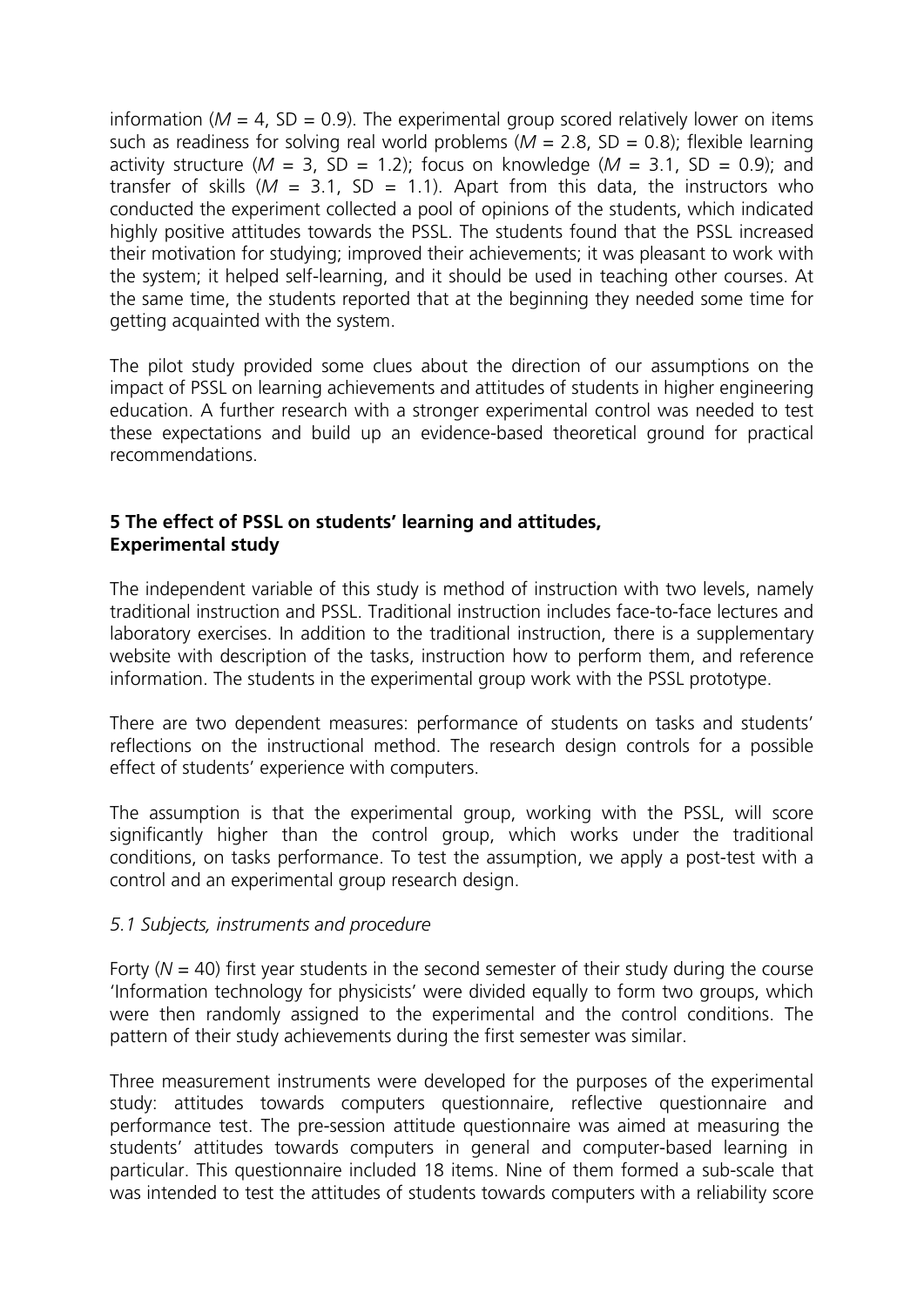of .72 (Cronbach alpha). The remaining nine items completed the learning-by-computer sub-scale and had a reliability score of 0.81.

The reflective questionnaire was the same used in the pilot study. The performance test included 17 tasks.

Prior to the treatment, both the experimental and the control group filled out the learning-by-computers attitude questionnaire. Then the subjects in the experimental group worked with the PSSL. The control group followed the traditional method of instruction. The students were assessed on how well they did the performance tasks on a 6-point scale as six is the highest grade and three is the threshold of passing the exam. In addition, the experimental group filled out the reflective questionnaire.

# *5.2 Analysis*

One-way Analysis of Variance Significant Test (ANOVA) with a confidence alpha level of .05 confirmed the hypothesis that the experimental group using the performance support system scored significantly higher then the control group, which worked under the traditional instructional conditions − *F*(1, 38) = 9.875, *p* = 0.003). However, it could be suspected that attitudes towards computers and experience with computers for learning purposes might contribute substantially to explain a significant variation in the data. The results from the attitude questionnaire were checked to determine whether the size effect is due really to the performance support system method rather than to attitudes towards computers and learning experience with computers. The independentsamples *t*-test indicated a difference between the experimental group ( $M = 4.03$ , SD = 0.53) and the control group ( $M = 3.53$ , SD = 0.58) on the learning-by-computer subscale as the experimental group scored higher  $[t (38) = 2.81, p < 0.05]$ . It could be an indication that the students in the experimental group have had experience with using computers for educational purposes, while the students in the control group have not. To determine the extent to which learning-by-computer experience of the experimental group contributed to the explanation of the variance in the performance test results, we applied a multiple regression analysis. The procedure included three steps:

- 1 testing for multicollinearity, outliers and independence of residuals
- 2 evaluating the model
- 3 evaluating each of the independent measures.

The figures of correlation between independent and dependent variables, the collinearity diagnostics through tolerance and variance inflation values, the distribution of residuals, the Mahalanobis values and the Cook's distances indicated that the data were safe for a further analysis as no violation of the multiple regression assumptions were detected.

The next step was to evaluate how much of the variance in the performance of the experimental subjects could be explained by the model. The value of  $R<sup>2</sup>$  was 0.215, which represents a large effect size, according to generally accepted criteria (Cohen, 1988; Tabanchick and Fidell, 2001; Pallant, 2005). The data showed, after the regression, that the significance due to applying PSSL was still quite stable  $[F(2, 37) =$ 5.061,  $p = 0.011$ ]. The Table 1 presents the regression coefficients of treatment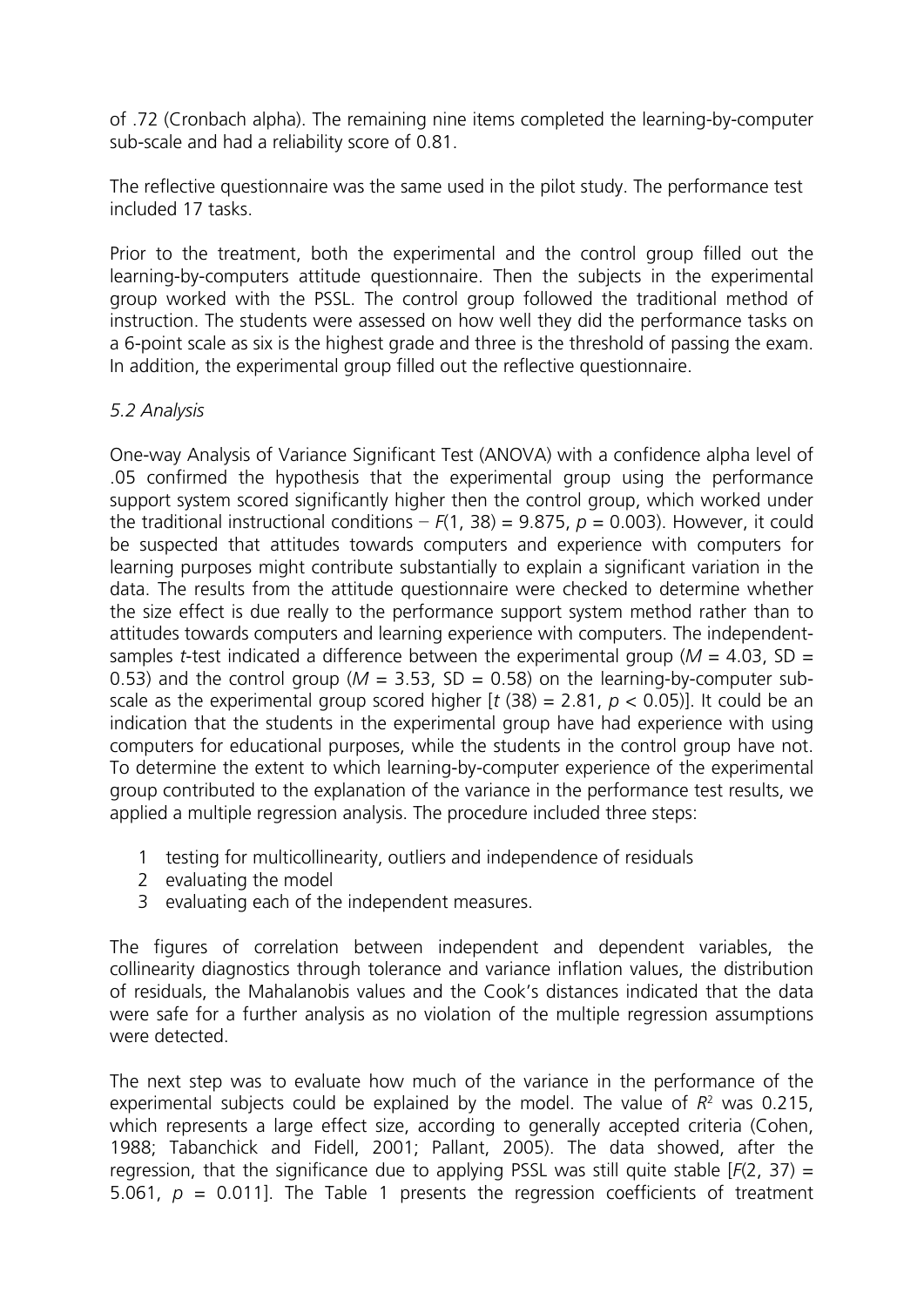(instructional method used) and experience with using computers for educational purposes.

| Table 1 Summary of regression analysis for the variables predicting significance of |  |
|-------------------------------------------------------------------------------------|--|
| performance scores                                                                  |  |

| Variable             |        | SE    | Beta      |
|----------------------|--------|-------|-----------|
| Treatment            | -0.930 | 0.361 | $-0.412*$ |
| Learning-by-computer | 0.192  | 0.303 | 0.102     |

Note: A  $N = 40$ ; dependent variable: performance-test scores; \* $p < 0.05$ .

The instructional method makes a significantly stronger unique contribution to explain the test scores  $(t = -2.573, p = 0.014)$ . Learning-by-computer factor has not reached statistically significant value ( $t = 0.634$ ,  $p = 0.53$ ). In addition to this analysis, Part correlation coefficients indicate that treatment variable alone explains 14% (part correlation value is −0.375) of the variance in the test scores, while learning-bycomputer experience explains less than 1% (part correlation value is 0.092) in the variance of the dependent variable. From the analysis, it is concluded that the significant difference in the performance-test results of the experimental and the control group should be attributed to using the PSSL.

We also compared the reflections of the experimental group towards the characteristics of the concept of PSSL in terms of orientation to real problems; possibilities for getting just-in-time, just enough and at the point of need supportive information, examples, procedures, techniques and tools; providing just-in-time feedback; matching learning styles; learning taxonomy's levels achieved (knowledge, understanding, applying knowledge and skills to learning exercises, and applying knowledge and skills to realworld problems). The mean figures in descending order are given in Table 2.

| Ν  | Statements                                        | Μ   | SD  |
|----|---------------------------------------------------|-----|-----|
|    | Getting additional background information         | 4.6 | 0.5 |
| 2  | Availability of resources                         | 4.3 |     |
| 3  | Flexible structure of learning activities         | 4.2 | 08  |
| 4  | Focus on knowledge                                | 4.2 | 0.9 |
| 5  | Matching individual way of learning               | 4.2 | 0.8 |
| 6  | Problem-based organisation                        | 4.2 | 0.9 |
|    | Run-time remediation                              | 4.2 | 0.7 |
| 8  | Understanding learning content                    | 4.1 | 0.5 |
| 9  | Knowing learning content                          | 4   | 0.6 |
| 10 | Feedback                                          | 4   | 1   |
| 11 | Just-in-time help                                 | 3.9 | 1.2 |
| 12 | Getting procedures                                | 3.9 | 0.9 |
| 13 | Evaluation of skills                              | 3.8 | 1.2 |
| 14 | Applying knowledge to learning exercises          | 3.7 | 0.9 |
| 15 | Applying knowledge to solving real-world problems | 3.6 | 1.1 |
| 16 | Getting examples                                  | 3.5 | 1.1 |
| 17 | Readiness for solving real world problems         | 2.4 | 1.1 |
| 18 | Transfer of skills                                | 2   | 1.3 |

**Table 2** Means and SD of the items in the reflective questionnaire *N Statements M SD* 

Note:  $N = 20$ ; an item represents the meaning of a statement; Figures are in a descending order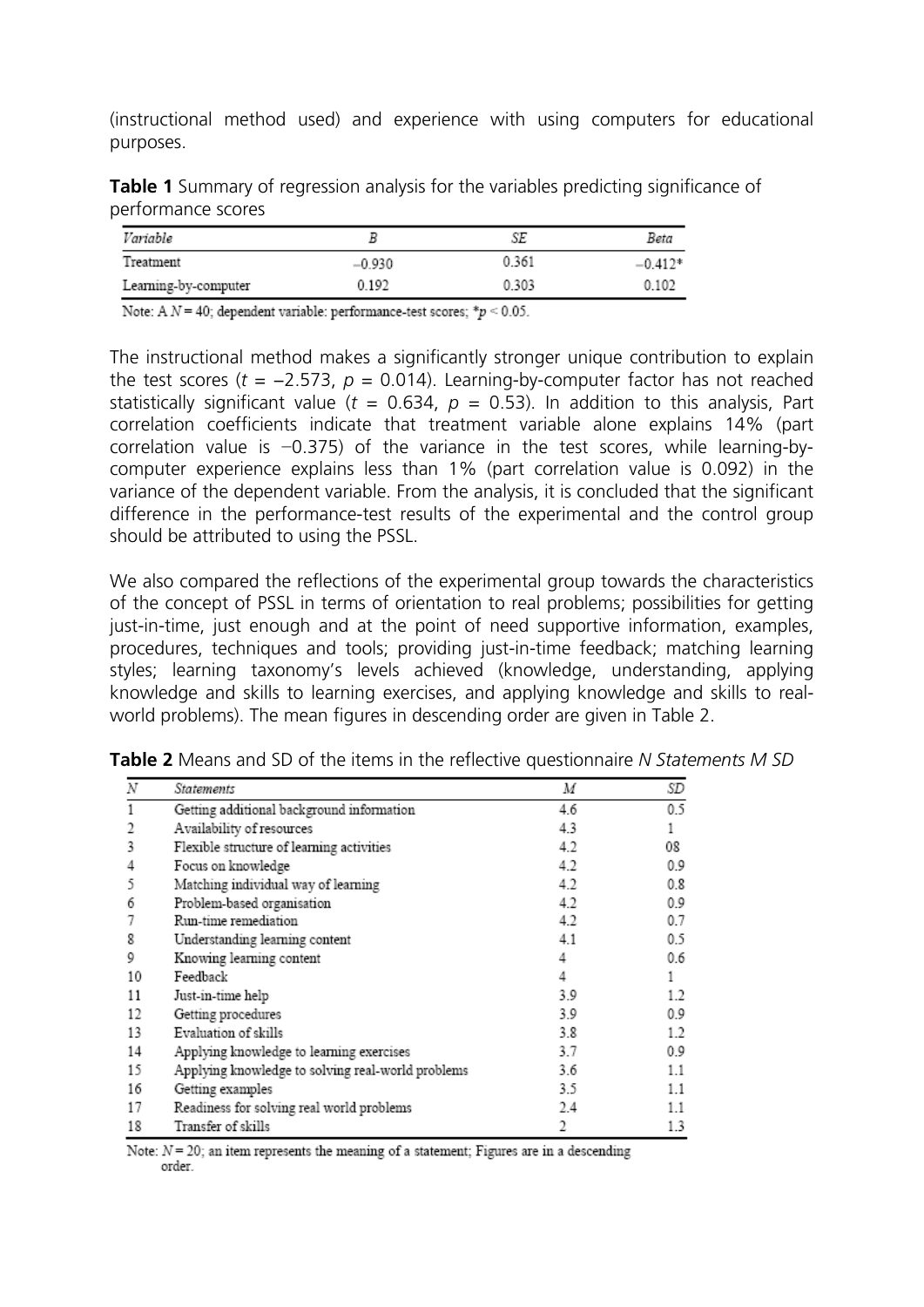The experimental group scored high on getting background information but lower on getting procedures and examples. The group scored high on problem-based organisation of the study, but relatively lower on perceived readiness for solving realworld problems and transfer of skills. The group scored high on knowing and understanding of content, but lower on applying knowledge to learning exercises and applying knowledge to realworld problems. The students scored also high on availability of learning resources, flexible structure of learning activities; matching individual preferences to learning, and feedback, but got relatively lower scores on evaluation of skills.

# **6 Discussion**

The study provided empirical evidence to prove that PSSL can be an effective instructional approach in higher engineering education. The analysis reveals positive indications that the idea of performance support system could substantially contribute to the attempts of providing sound instructional design solutions for effective performance support of students in their preparation to face the challenges of future working environments. The reflective questionnaire showed patterns of responses that are in favour of the idea of performance support system in higher education. In general, the students demonstrated high positive attitudes towards the idea and were enthusiastic about its implementation across the curricula. In this particular study, the approach was more effective in the practical implementation of the ideas related to support and system in the concept of performance support system, but less effective for the performance part.

The data confirm the assumption that performance support systems for educational purposes create opportunities for just-in-time, just enough and at the-point-of-need support and transform these opportunities in practical solutions for individualisation of learning. One of the most promising ideas in this respect is structuring the information resources as particular categories such as background information (definitions, mental models and theoretical frameworks), examples (work-out examples, simulations and demonstrations), and procedures (guidelines, techniques and tools). Structuring the resources in this way promotes the idea of embedded learning adaptation (Stoyanov and Kirschner, 2004). Embedded adaptation means that a performance support system accommodates implicitly learning styles and knowledge level of students in its content structure. The functionality and the interface of the system afford students to select what they need and when they need it. The basic assumption behind embedded adaptation is the relationship between the types of learning content (background information, examples, procedure and techniques) and learning style categorisation (theorist, reflector, pragmatist and activist, after Honey and Mumford, 1992). Students having reflective learning style could start with some examples. Students with pragmatist learning style may begin with procedures. People having theorist learning style would look first at background information. All learning styles have to practice skill performance deliberately.

The analysis of the data from the reflective questionnaire showed that students benefited mostly from the possibility of getting background information, followed by getting procedures, techniques and tools. Getting examples was a problematic option.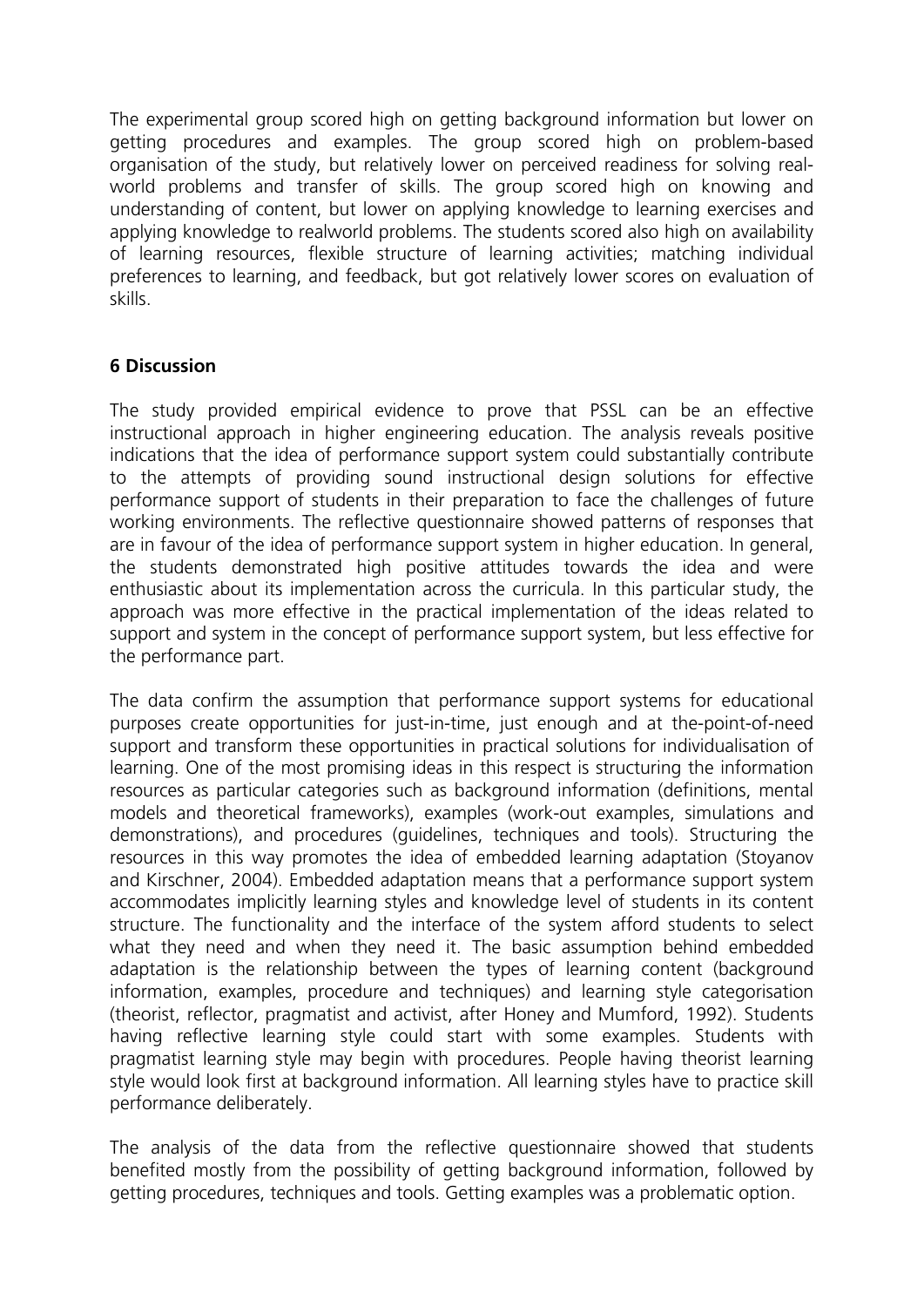A performance support system for educational purposes creates opportunities for structuring learning resources in a particular way, but it is up to the instructors to select concrete learning content and classify it as different categories (theories, examples, procedures and tools). The high scores on items such as availability of resources and flexibility of learning activities can be explained by the fact that these statements reflect the structure of components, built in the system. The scores on the statements related to the types of learning resources depend upon the contribution of the instructors. They decide what background information, procedure or examples to include. The same argumentation applies to the relatively moderate scores on feedback given and just-intime help. It is the instructors who operationally provide feedback and just-in-time help.

The study identified some issues that need a further consideration. The performance support system, that was experimentally tested, did not promote at the required level the idea of performance. Performance was operationalised by proposing and involving students in solving authentic problems, creating opportunities for practicing these types of problems and applying adequate methods for performance assessment. According to the reflective questionnaire, students did not have feeling of dealing with real problems. They thought the tasks to solve were like learning exercises. From one hand, it is not a good idea to confront students with real-world problems, especially when they are at the beginning of their study, because it can increase the cognitive load, which has proved counterproductive in learning situations involving novices learners (Van Merriënboer and Sweller, 2005; van Merriënboer and Kirschner, 2007). From the other hand, learning tasks should be described in a meaningful real-life context. Another issue detected was that the students recognised knowledge and understanding as the levels of learning taxonomy they had reached, but it was not the case with reaching the level of applying knowledge and skills for solving real-world problems. Performance assessment and scaffolding of the support were not distinctive features of the evaluated PSSL as well. The issues with the successful operationalisation of performance should not be attributed to the idea of performance support for learning purposes itself but to its implementation in the software application. Another conclusion that can be drawn from the findings is that the system should integrate both a performance support system for instructors and a performance support system for learners. The performance support system for instructors helps them to design and develop content structured in a particular way for effective learning of students.

The study has some technical limitations regarding the organisation of the experiment. We designed an experiment, developed measurement instruments and gave an instruction to the university teachers how to conduct the experiment, but we did not have full control on what actually happened during the experimental sessions. The measurement instruments were far from perfect. We assumed that the instructors were content experts who had the needed knowledge and skills to make valid and reliable performance tests, but it might not be the case. Although these weaknesses, it is our belief that the study contributed to the efforts of finding better solutions of the issues related to performance support in higher education.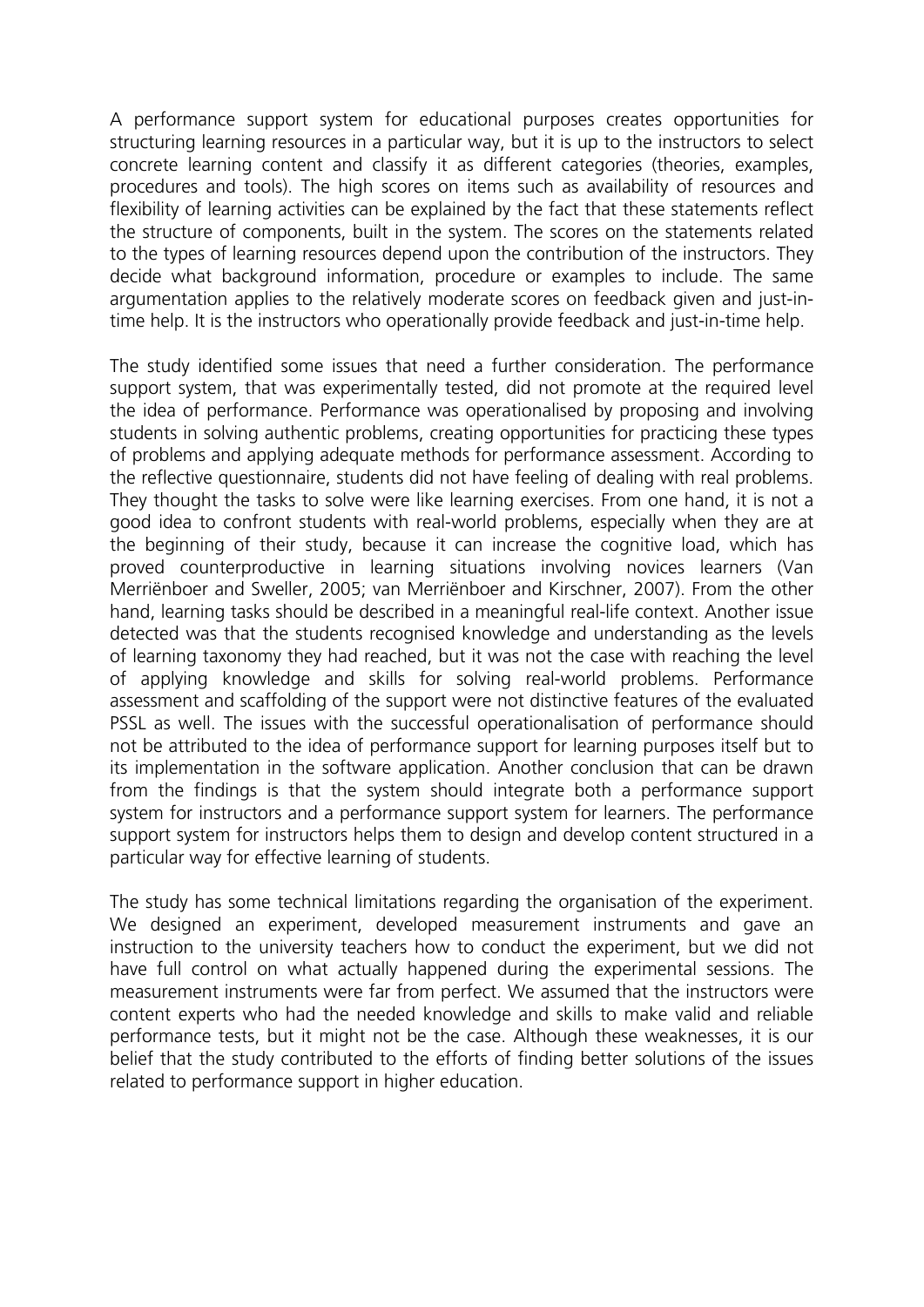#### **References**

Adapt-it Designer (2007) *Software*. Bergen, Norway: Enovate AS.

Bastiaens, T., Nijhof, W., Streumer, J. and Abma, H. (1997) 'Working and learning with electronic performance support systems: an effectiveness study', *Training for Quality*, Vol. 5, pp. 10–18.

Brown, J., Collins, A. and Duguid, P. (1996) 'Situated cognition and the culture of learning', in H. McLellen (Ed.), *Situated Learning Perspectives*, (pp. 19–44). Englewood Cliffs, New Jersey, NJ: Educational Technology Publications.

Clark, R. (1992) 'EPSS – look before you leap: some cautions about applications of electronic performance support systems', *Performance and Instructions*, Vol*.* 31, pp. 22– 25.

Clark, R. and Mayer, R. (2003) *E-learning and the Science of Instruction.* San Francisco, CA: Pfeiffer.

Cohen, J. (1988) *Statistical Power Analysis for the Behavioral Sciences.* Hillsdale, New Jersey, NJ: Lawrence Erlbaum Associates.

De Croock, M., Paas, F., Schlanbusch, H. and Van Merriënboer, J*.* (2002) 'ADAPTIT: ID tools for training design and evaluation', *Educational Technology Research and Development*, Vol. 50, pp. 47–58.

Designer's Edge (2006) *Software*. Whittier, CA: Allen Communications.

Ericsson, K.A. (2006) 'The influence of experience and deliberate practice on the development of superior expert performance', in K.A. Ericsson, N. Charnes, P.J. Feltovich and R.R. Hoffman (Eds), *The Cambridge Handbook of Expertise and Expert Performance*  (pp. 683–703). New York, NY: Cambridge University Press.

Gery, G. (2002) 'Performance support – driving change', in A. Rossett (Ed.), *The ASTD E-Learning Handbook. Best Practices, Strategies, and Case Studies for an Emerging Field*  (pp. 24–37). New York, NY: McGraw-Hill.

Gettman, D., McNelly, T. and Muraida, D. (1999) 'The guided approach to instructional design advising (GAIDA): a case-based approach to developing instructional design expertise', in J. van den Akker, R. Branch, K. Gustafson, N. Nieveen and T. Plomp (Eds), *Design Approaches and Tools in Education and Training* (pp. 175–182).Dordrecht: Kluwer Academic Publishers.

Greenberg, J. and Dickelman, G. (2002) 'Distributed cognition: a foundation for performance support', in A. Rossett (Ed.), *The ASTD E-Learning Handbook. Best Practices, Strategies, and Case Studies for an Emerging Field* (pp. 303–313). New York, NY: McGraw-Hill.

Honey, P. and Mumford, A. (1992) *The manual of learning styles*. Published and distributed by P. Honey, Maidenhead.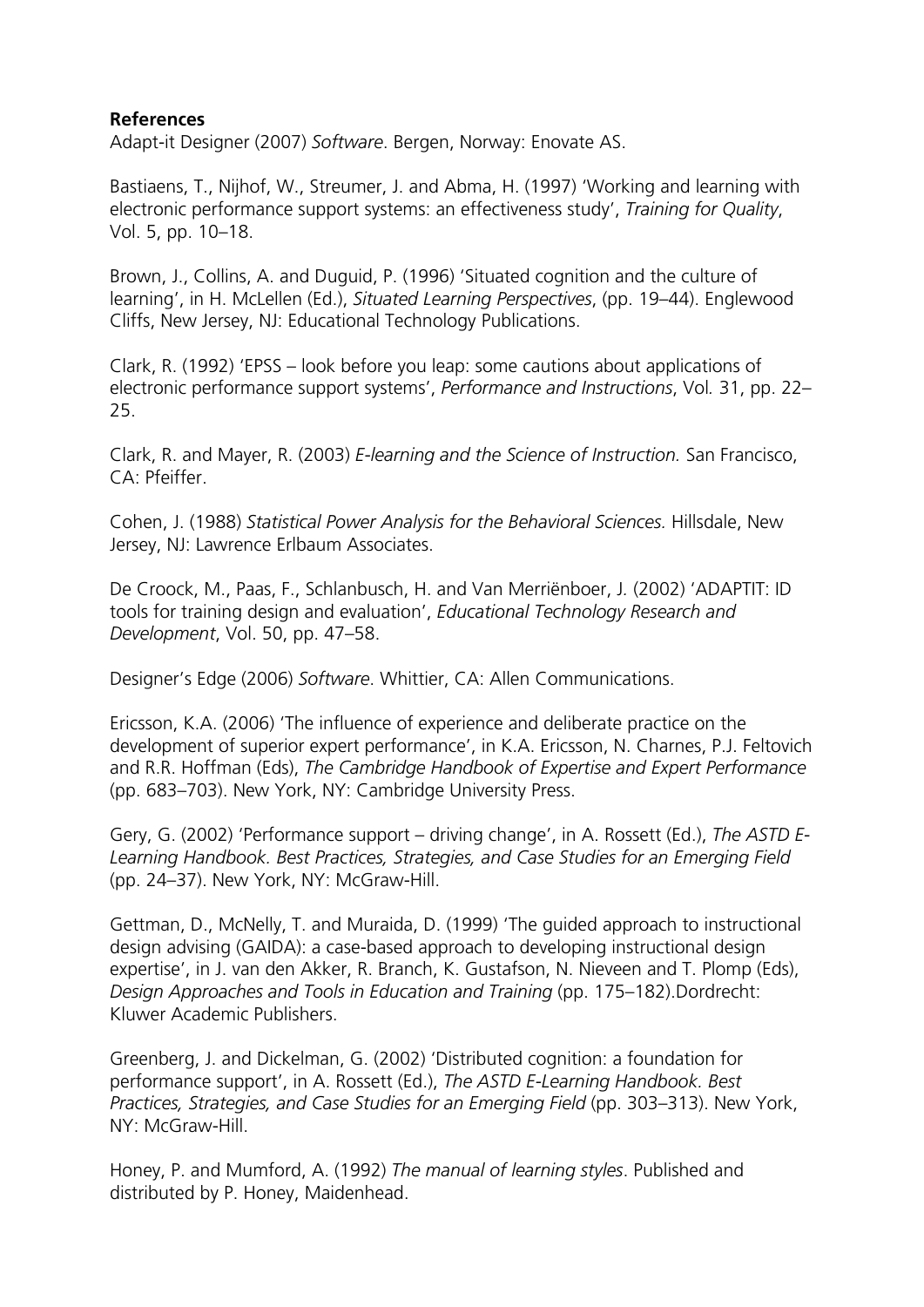Jonassen, D. (2000) 'Toward a design theory of problem solving', *Educational Technology Research and Development*, Vol. 48, pp. 63–85.

Jonassen, D. (2004) *Learning to Solve Problems. An Instructional Design Guide*. San Francisco, CA: Pffeifer.

Kaluga, S., Ayres, P., Chandler, P. and Sweller, J. (2003) 'Expertise reversal effect', *Educational Psychologist*, Vol. 38, pp. 23–31.

Laffey, J. (1997) 'Dynamism in electronic performance support systems', *Performance Improvement Quarterly*, Vol. 10, pp. 183–198.

Merrill, D. (2002) 'First principles of instruction', *Educational Technology, Research and Development*, Vol. 50, pp. 43–59.

Merrill, D. and Tompson, B. (1999) 'The IDXelerator : learner-centered instructional design', in J. van den Akker, R. Branch, K. Gustafson, N. Nieveen and T. Plomp (Eds), *Design Approaches and Tools in Education and Training* (pp. 265–278). Dordrecht, The Netherlands: Kluwer Academic Publishers.

Nieveen, N. and Gustafson, K. (1999) 'Characteristics of computer-based tools for education and training development. Introduction', in J. van den Akker, R. Branch, K. Gustafson, N. Nieveen and T. Plomp (Eds), *Design Approaches and Tools in Education and Training* (pp. 155–174). Dordrecht, The Netherlands: Kluwer Academic Publishers.

Pallant, J. (2005) *SPSS Survival Manual* (2nd ed.). Berkshire, UK: Open University Press.

Raybould, B. (2002) 'Building performance centered web-based systems, information systems, and knowledge management systems in the 21st century', in A. Rossett (ed.), *The ASTD E-Learning Handbook. Best Practices, Strategies, and Case Studies for an Emerging Field* (pp. 338–353). New York, NY: McGraw-Hill.

Renkle, A. (2005) 'The work-out examples principle in multimedia learning', in R. Mayer (Ed.), *The Cambridge Handbook of Multimedia Learning* (pp. 229–245). New York, NY: Cambridge University Press.

Spiro, R. and Jehng, J.C. (1990) 'Cognitive flexibility and hypertext: theory and technology for the nonlinear and multidimensional traversal of complex subject matter', in D. Nix. and R. Spiro (Eds), *Cognition, Education and Multimedia Exploring Ideas in High Technology* (pp. 163–205). Hillsdale, New Jersey, NJ: Lawrence, Erlbaum Associates.

Stoyanov, S. and Kommers, P. (2006) 'WWW–intensive concept mapping for metacognition in solving ill-structured problems', *Int. J. Continuing Engineering Education and Lifelong Learning*, Vol. 16, pp. 297–315.

Tabanchick, B. and Fidell, L. (2001) *Using Multivariate Statistics* (4th ed.). New York, NY: HarperCollins.